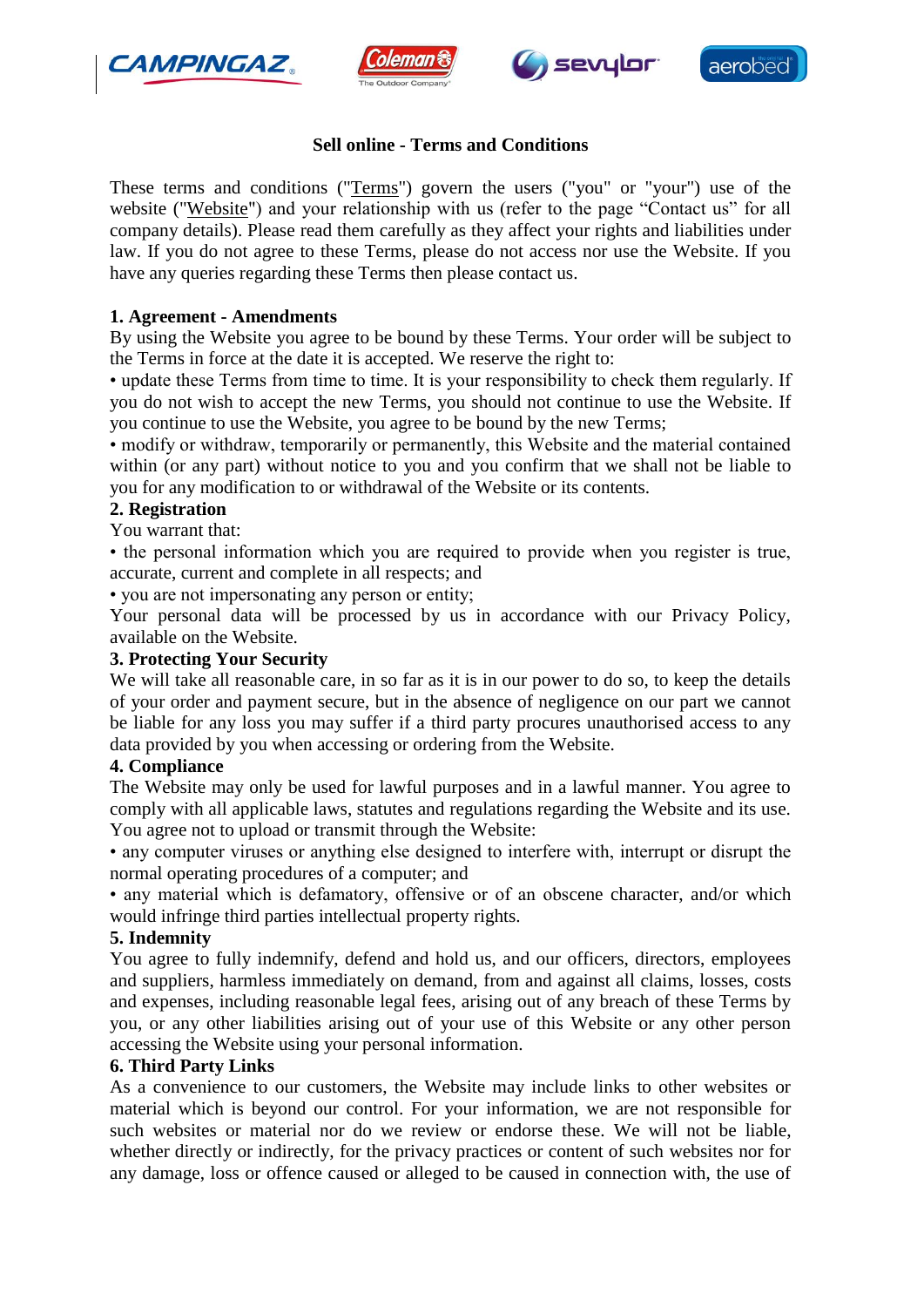







or reliance on any such advertising, content, products, materials or services available on such external websites or resources.

### **7. Orders**

An order means herein an on-line request to purchase the items indicated as available for sale in a country, while stocks last (the "Products"). Any orders placed and confirmed by you will be treated as an offer to purchase the Products from us. You are advice to thoroughly verify your order, check the accuracy of the information you provide and make any necessary adjustments before proceeding to the checkout. From placing an order, you will receive successive emails informing of the order tracking at each processing stage. We will electronically confirm receipt of your order within the shortest period of time; and we recommend that you print this page for your records. Your order is valid only once we acknowledge receipt, which shall mean that your order has been recorded for processing. Your order may then be accepted - either partially or totally - or rejected. If your order has been unsuccessful, you will be made aware of the reason why and possible explanations.

### **8. Delivery time**

We will do our utmost to deliver the Products on time, and within a maximum of 30 (thirty) days from your order acceptance, but we cannot be held responsible for any exceptional event causing the slowing down or prevention of a parcel delivery. We will inform you about delivery status in case of a delay and may seek your agreement for a new delivery date, or for a replacement Product with comparable quality and price. In that case only, costs of return related to the exercise of your cancellation right as per Clause 10 shall be borne by us. Your order shall be cancelled and your money refunded in the case you do not wish to postpone the delivery, or refuse the replacement product.

### **9. Delivery Restrictions**

**9.1 Products availability.** Products assortment may vary from one country to another. Products can only be delivered in countries where they are available for sale. You are therefore invited to check the informative page of a Product. Any claim for a Product which is not available in your country will be regarded as unfounded.

We do not guarantee the availability of Products for sale in a given period until an order is accepted by us. The quantity of Products purchased per order may be limited, as per description on the page or by notification. If the Products ordered are not available, you will be notified by e-mail (or by other means if no e-mail address has been provided) and you will have the option either to wait until the Products are available from stock or to cancel your order.

**9.2 No export of Products.** Products are sold solely for use and consumption within Europe and are not for export outside of Europe. You understand that the contractual guarantee in Clause 17 is only valid for consumers in Europe unless we have explicitly stated otherwise in writing. You are aware that the Products are not designed to comply with the requirements for sale in any other jurisdiction than the respective markets in which they are sold.

**9.3 Intended use.** Our Products are not for professional use but for domestic ordinary use. If you intend to use them for business, then you must check that they are suitable. You may also invalidate any warranty if the Products are used for business purposes, particularly the contractual guarantee in Clause 17.

# **10. Cooling-off period and Cancellation**

If you are not satisfied (for any reason whatsoever) with the Products ordered, and have purchased them as a consumer (i.e. for private use as opposed to business use), you may return them not later than 14 (fourteen) days after having informed us about your decision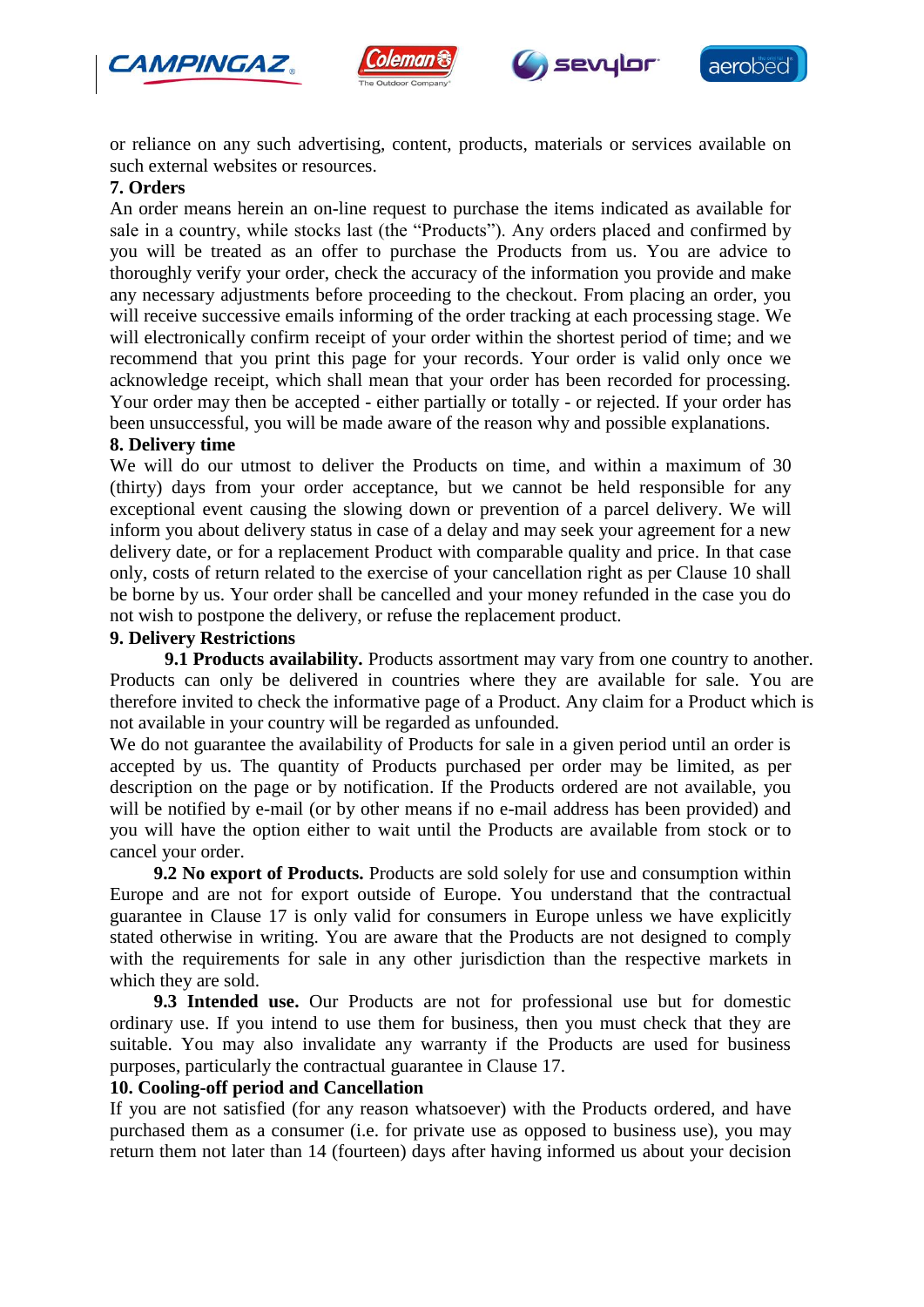







• you must notify us in writing of your decision to cancel the order within 14 (fourteen) days from receipt of the Products;

• you must retain possession of the Products and ensure that they are kept in the same condition as they were when they were delivered until such time as the Products are either collected by us or delivered back to us.

• we may propose to collect the Products within 14 days from receipt of your cancellation notice. We will charge the cost of collecting the Products and will deduct this from any sum owed by us to you.

A Product is sold as a whole, so that if you have ordered a pack, and you are not satisfied with one or more of the components of the pack, you must still return all elements of the pack in its entirety. We shall be under no obligation to take only part of a pack back and to refund in case of incomplete parcels. Whilst in possession of the Products, you are under a duty to take reasonable care of them. Returns are made at your own expense and parcels are shipped under your sole responsibility. You are therefore advice to package parcels correctly.

• we will refund any monies you have paid to us as soon as possible and within a maximum of 14 (forteen) days of your cancellation notice. We however reserve the right to postpone refunds until receipt of the returned Products or corresponding shipment evidence.

### **11. Price**

The price may vary from one country to another. The price to be applied shall be that which is in force on the date of acceptance of the order. Prices are quoted net ex-works dispatching place (Incoterms  $2010 - ICC$ ); all transportation, insurance and other costs related to the purchase transaction are charged in addition. Prices are inclusive of VAT. If your delivery address is within the country where the order is accepted by us, no additional taxes will be charged to you. If your delivery address is outside the country where the order is accepted by us, you may be subject to import duties and taxes, which are levied once a delivery reaches your destination country. Any such additional charges must be borne by you. You should note that customs policies and practices vary widely from country to country. We recommend that you contact your local customs office for information. Please note that cross border shipments may be subject to opening and inspection by customs authorities. In respect of all Products dispatched to you to an address outside of the country where the order is accepted by us, you are deemed to be the importer of the goods and must therefore comply with all the laws and regulations of the country into which the goods are being delivered.

In the unlikely event that the price shown on the checkout page is wrong, and we discover this before accepting your order, we are not required to sell the Products to you at the price shown.

We always try and ensure that the prices of Products shown on our Website are accurate, but occasionally genuine errors may occur. If we discover an error in the price of the Products that you have ordered we will let you know as soon as possible and give you the option of reconfirming your order at the correct price or cancelling it. If you cancel your order and you have already paid for the Products, then you will receive a full refund.

#### **12. Payment**

You must pay the price when ordering the Products, payment will be debited and cleared from your account before the dispatch of the Products to you. We shall not be under any obligation to proceed with the order and subsequent delivery of any Products until full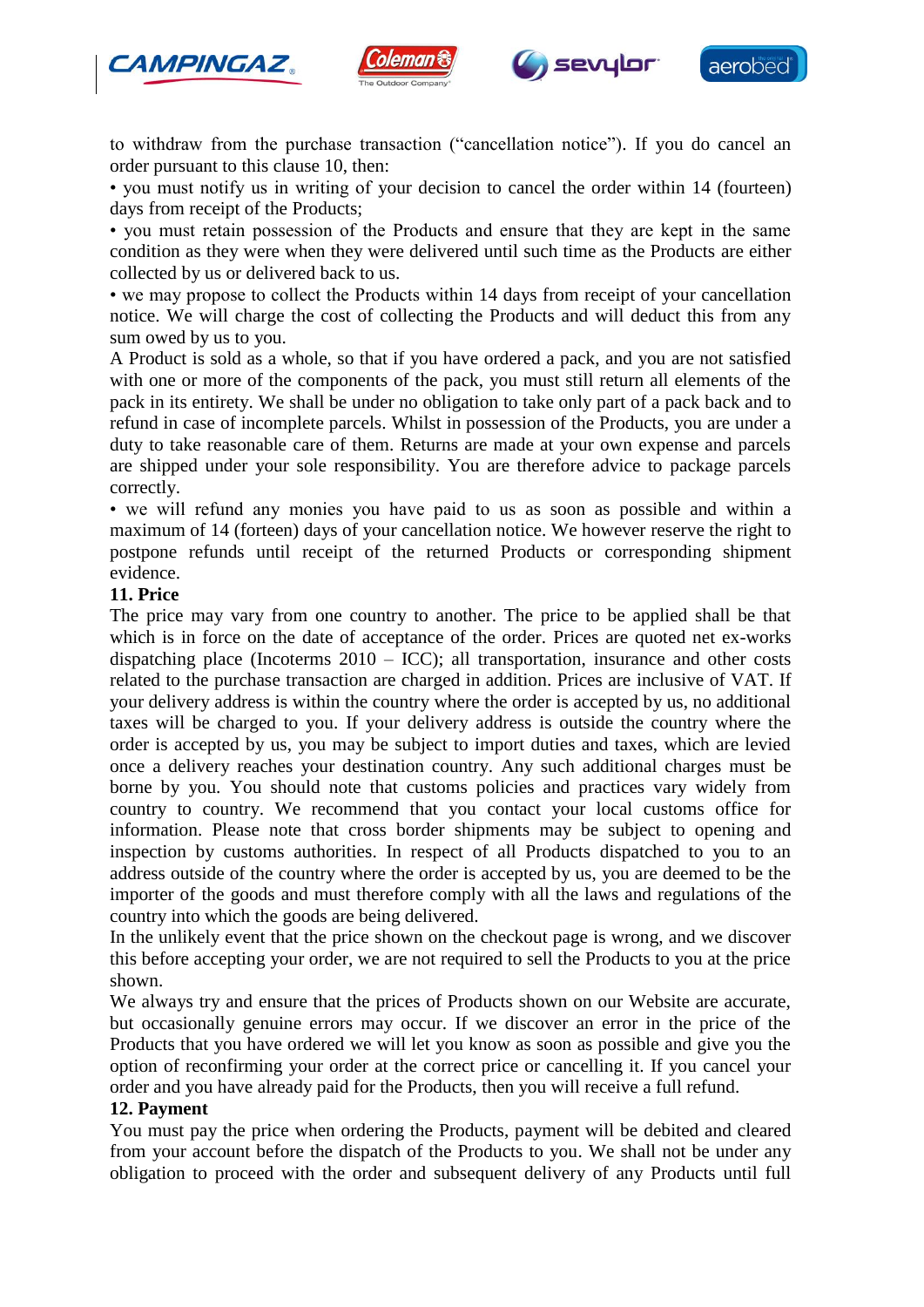







payment has been cleared on our bank account. You confirm that the credit or debit card that is being used is yours. All credit/debit cardholders are subject to validation checks and authorization by the card issuer. If the issuer of your payment card refuses to or does not, for any reason, authorize payment to us we will not be liable to you for any delay or nondelivery.

Gifts are neither guaranteed, nor exchanged and cannot be returned. We allow you to use discount codes strictly on the terms and conditions upon which they were issued which, amongst other things, may include terms relating to your eligibility to use them and a maximum order value. Please familiarize yourself with these terms and conditions before you place an order as we reserve the right to reject or cancel any orders which do not comply with these terms even if your credit or debit card has been charged.

## **13. Eligibility to Purchase**

To be eligible to purchase Products on this Website and lawfully enter into and form contracts on this Website, you must register your real name, address, phone number, e-mail address any other details requested. You acknowledge that PO boxes are not deliverable.

By offering to purchase Products, you represent to us that you are 18 years of age or over and authorize us to transmit your data to obtain information from third parties, including but not limited to, your debit or credit card numbers or credit reports to authenticate your identity, to validate your credit card, to obtain an initial credit card authorisation and to authorize individual purchase transactions.

### **14. Intellectual Property**

The content of the Website is protected by copyright, trademarks, database and other intellectual property rights and you acknowledge that the material and content supplied as part of the Website shall remain with us or our licensors. You may retrieve and display the content of the Website on a computer screen, store such content in electronic form on disk (but not any server or other storage device connected to a network) or print one copy of such content for your own personal, non-commercial use, provided you keep intact all and any copyright and proprietary notices. You may not otherwise reproduce, modify, copy or distribute or use for commercial purposes any of the materials or content on the Website. You are not authorized to use our tradename, trademarks, logos for any reason whatsoever without our prior approval.

If you submit any content while ordering our Products, you automatically grant us (and our affiliates) a non-exclusive, royalty-free, perpetual, irrevocable, and fully sublicensable right to use, reproduce, modify, adapt, publish, translate, create derivative works from, distribute, and display such content throughout the world in any media.

You grant us, our sublicensees and our affiliates the right to use the name that you submit in connection with such content. You agree to waive your right to be identified as the author of such content and your right to object to derogatory treatment of such content. You agree to perform at our request all further acts necessary to perfect any of the above rights granted herein, including the execution of deeds and documents. You represent and warrant that you own or otherwise control all of the rights to the content that you post; that, as at the date that the content or material is submitted to us: 1. The content and material is accurate; 2. Use of the content and material you supply does not breach any of our guidelines and will not cause injury to any person or entity (including that the content or material is not defamatory). You agree to indemnify us, our affiliates and sublicensees for all claims brought by a third party arising out of or in connection with a breach of any of these warranties.

## **15. Limitation of Liability**

Notwithstanding any other provision herein, nothing in these Terms: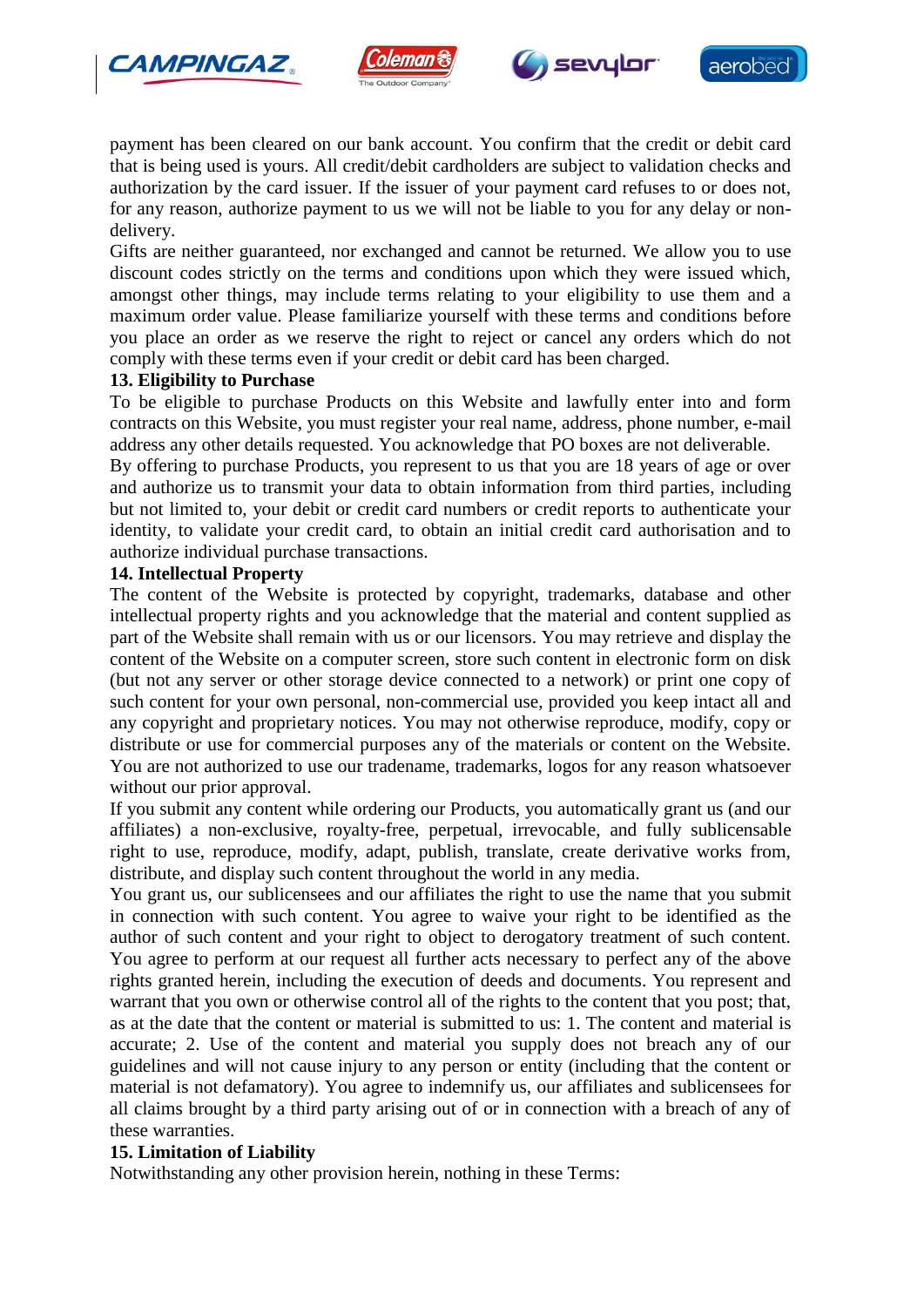







• affect or limit your rights as a consumer under applicable law; or

• will exclude or limit our liability for death or personal injury resulting from our negligence.

The Website is provided on an "as is" and "as available" basis without any representation or endorsement made and we make no warranties, whether express or implied, in relation to it and its use. You acknowledge that we cannot guarantee and cannot be responsible for the security or privacy of the Website and any information provided to us by you. You must bear the risk associated with the use of the Internet. Whilst we will try to ensure that material included on the Website is correct, reputable and of high quality, we cannot accept responsibility if this is not the case. We will not be responsible for any errors or omissions or for the results obtained from the use of such information or for any technical problems you may experience with the Website. If we are informed of any inaccuracies in the material on the Website we will attempt to correct this as soon as we reasonably can. In particular, we disclaim all liabilities in connection with the following:

• incompatibility of the Website with any of your equipment, software or telecommunications links;

- technical problems including errors or interruptions of the Website;
- unsuitability, unreliability or inaccuracy of the Website; and
- inadequacy of the Website to meet your requirements.

To the full extent allowed by applicable law, you agree that we will not be liable to you or any third party for any consequential or incidental damages (both of which terms includes, without limitation, pure economic loss, loss of profits, loss of business, loss of anticipated savings, wasted expenditure, loss of privacy and loss of data) or any other indirect, special or punitive damages whatsoever that arise out of or are related to the Website.

We shall neither be liable for loss, damage, detention, delay, or failure to fill all or any part of an order resulting from causes beyond our control, including, but not limited to, acts of God, fires, strikes, insurrection or riots, acts of war, embargoes, wrecks or delays in transportation, inability to obtain supplies and raw materials, acts of any government authority, including military.

#### **16. Returns**

In order to ensure our consumers receive the best level of service we offer a comprehensive returns policy in the unlikely event that you are not 100% satisfied with your purchase.

Please note that the following returns procedure must be followed, and failure to do so may result in us being unable to exchange Products or provide refunds. Also please be aware that we cannot be held responsible and provide refunds or exchanges on Products affected by circumstances beyond our control. This includes damage and neglect after Products are received, Products being stored improperly (i.e.: in climatic conditions such as extremes of temperature that can affect some Products). Should you wish to return a Product please notify us within 48 hours of receipt of your order of any part that is unsatisfactory. In order to arrange a return, please contact us and inform our customer service team of your order number, the Product you are returning, the reason for the return and your preference for a refund or an exchange. We will then reply with details of the address you need to send the Product(s) to. Products returned should be in their original condition and packaging in which they arrived to you. Once received by us, the Products will be checked and refunds on Products and postage arranged where suitable. Refunds or exchanges will only be offered on Products that are faulty (i.e.; not of a satisfactory quality - or not fit for purpose - or not 'as described' subject to material difference), and were clearly so at the time at which they were dispatched. This returns policy in no way affects your statutory rights.